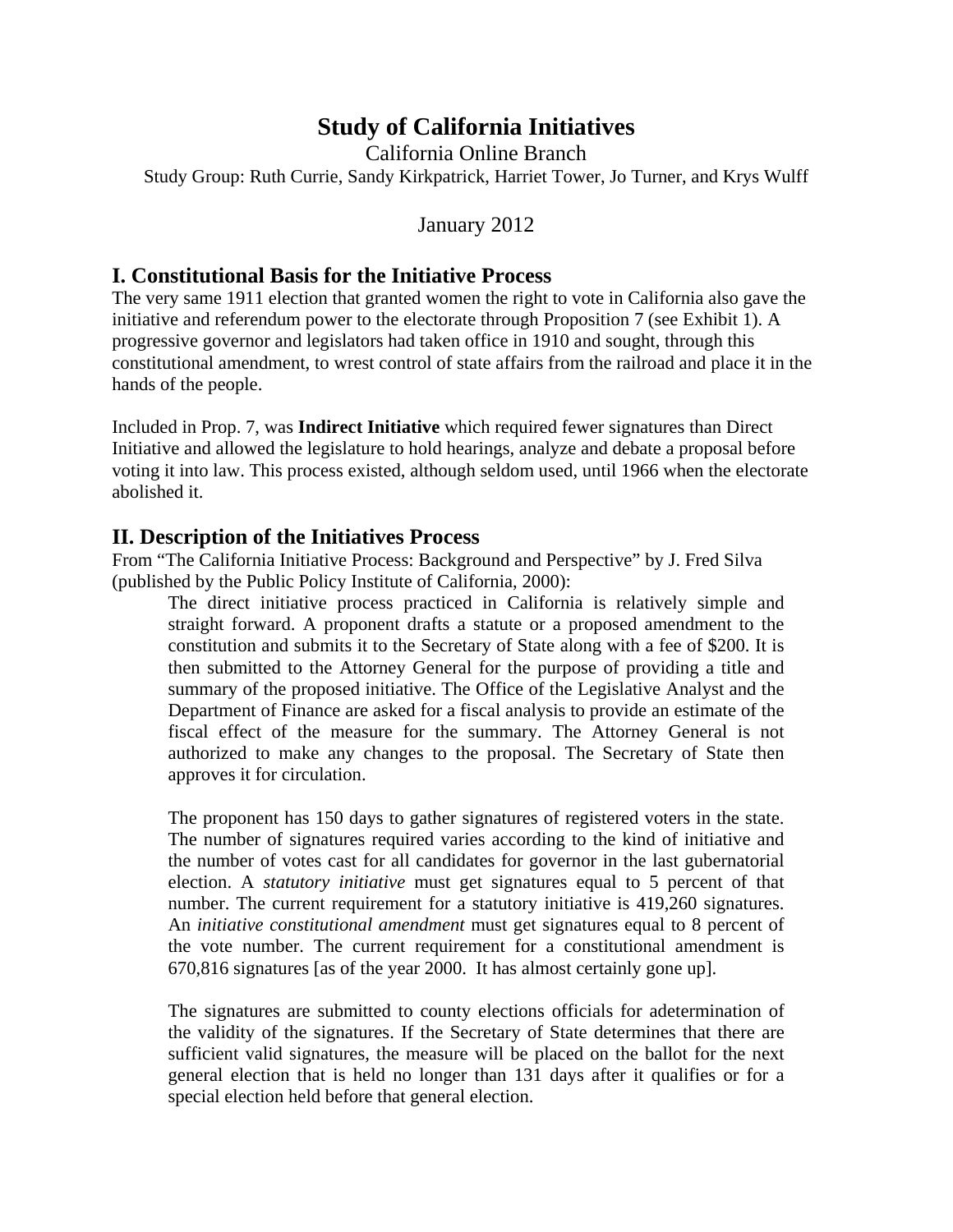An initiative measure may not include more than a single subject. There is no definition contained in the constitution. The matter of what constitutes a "single" subject has been left to the courts.

…the indirect initiative was part of the California initiative process for 55 years. The procedure applied to statutory initiatives and gave an opportunity for the legislature to deal with the issue presented by the proponents of the initiative. The signature requirement was reduced from 8 to 5 percent of the total votes cast for governor at the last gubernatorial election. This was an incentive to use the indirect initiative process. If the petition contained the requisite number of valid signatures, it was transmitted by the Secretary of State to the legislature. The legislature had 40 days to reject or enact without change the proposed law. If the legislature failed to act within the prescribed time period or rejected the proposed measure, the Secretary of State placed the proposal on the ballot of the next general election. If the legislature approved the proposal and the governor signed it, the measure became law.

The indirect initiative process was used only four times in the state's history. Only once was a measure approved by the legislature. The three measures that the legislature reviewed but did not approve were submitted to the voters. The voters defeated all three measures. The Constitution Revision Commission impaneled in the 1960s reviewed the use of the indirect initiative and recommended its repeal. The voters agreed and the measure was deleted from the Constitution in 1966.

### **III. Review of Initiatives Passed Since 1980**

From Susan Lovenburg's CA Forward blog on 10/11/2011:

On October 10, 1911, California voters went to the polls and overwhelmingly passed a constitutional amendment establishing a statewide initiative and referendum system. More than 1,675 initiatives have circulated since, with 348 qualifying for the ballot. Voters have approved about a third of these. Historically, California voters have used direct democracy to enact change when their elected representatives have been unwilling to do so.

(See Exhibit 2 for Number of Initiatives approved since 1980)

### **IV. Financial and Budgetary Impacts of These Initiatives**

#### *Introduction*

An Associated Press release, reporting on the 100 years since political reform through the adoption of the Initiative Process in California, brought our own CA celebration for Women's suffrage into sharp focus with this interesting juxtaposition: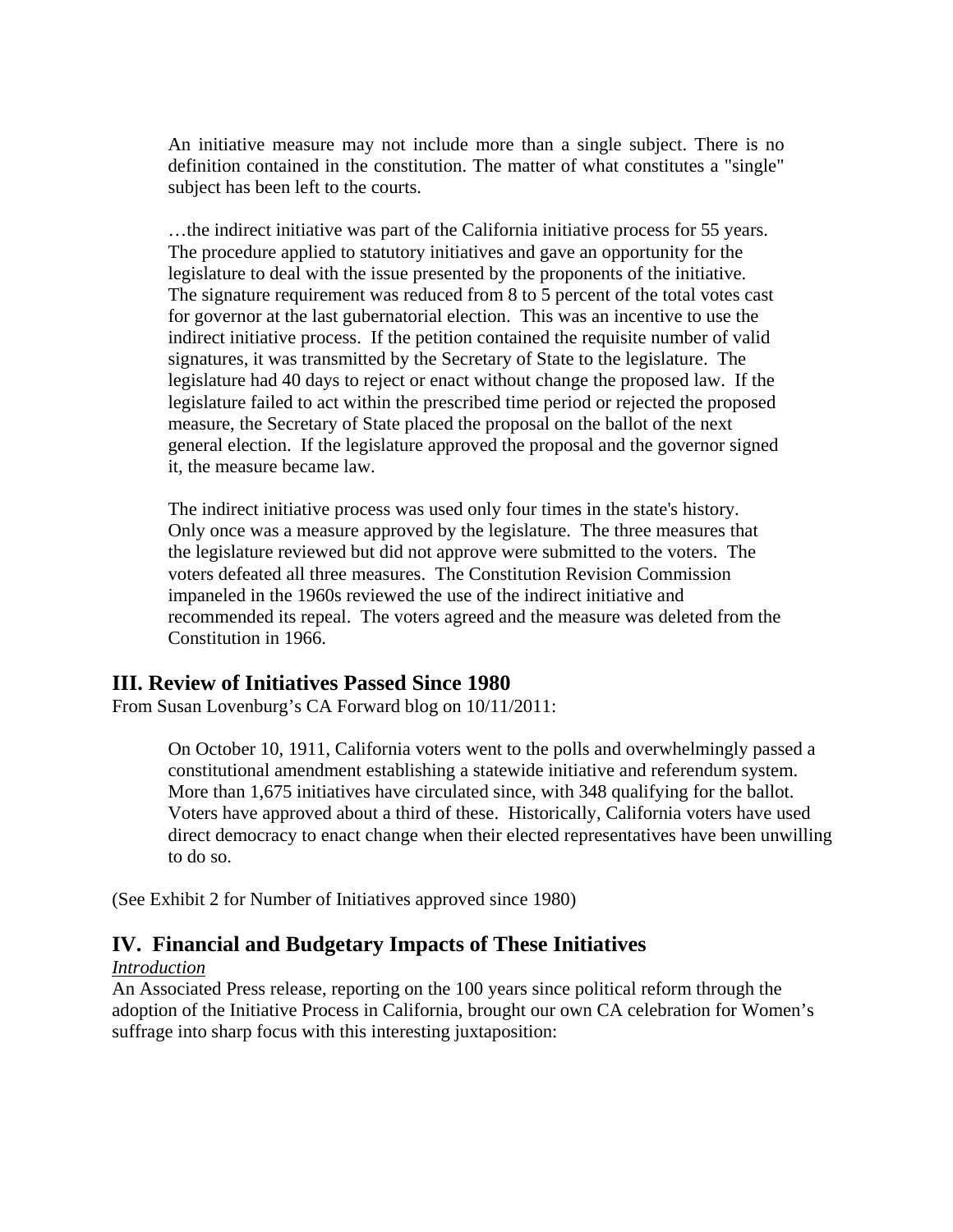Direct democracy, as the process is referred to, became a means of side-stepping lawmakers. Women had been lobbying the CA Legislature for voting rights since 1879... the people granted them that right in their first CA referendum in 1911.<sup>1</sup>

The influence and impact of money on the initiative process is a very dense topic to study, but taking a shorter synopsis of the financial and budgetary impacts of initiatieves from key resourses, the analysis can be divided into three segments that give the best overview from which to consider possible reforms:

- Before (The qualifying stage of an initiative)
- During (The campaign to sway voters up to the general election)
- After (the long-term impacts of selected approved initiatives)

### *Before (The Qualifying stage)*

Background: Election code, Sec. 9005, approved by the Legislature in 2005- requires the Legislative Analyst's Office (LAO) to issue a fiscal analysis jointly with the State Department of Finance prior to it being circulated for signature gathering.

Initiatives in California can be placed on the ballot by means of a petition signed by a specified percentage of voters and enacted by a majority of the voters.<sup>2</sup> A petition is submitted to the Secretary of State which sets forth the text of the proposed statute and is certified to have been signed by electors, equal in number to 5% in the case of a statute, 8% in the case of a constitutional amendment, of the votes for all candidates for Governor at the last gubernatorial election. These percentages have been considered when discussing reforms of the process.

Financial considerations in this phase are several as current and former elected office holders, private individuals, business and labor interests and citizen groups can propose the initiatives. Specialized petition attorneys who are skilled in formulating law can be hired.

Major initiative sponsors can run focus groups and polls prior to drafting a measure in order to maximize public support.

Before circulating a measure, proponents pay a \$200 fee (an amount established in 1942 and never changed), which is refunded if the initiative qualifies for the ballot.<sup>3</sup> (Note: This is a possible area for reform, although a higher fee would not really be a viable reform in this day of big-monied interests and neither would repealing the refund)

*Signature gathering*: One of the first initiative campaigns was led by the Federation of Labor who concluded, "Depending on volunteer work alone has proven to be very unsatisfactory and the lack of funds to pay persons for soliciting signatures, precincting (which was required then)

 $1$  Sacramento Bee, Associated Press article, "California Marks 100 years since political reforms", Juliet Williams, Oct. 8, 2011.

 $2$ California Department of Justice, Ballot Initiative, FAQs on the website

<sup>&</sup>lt;sup>3</sup> Secretary of State website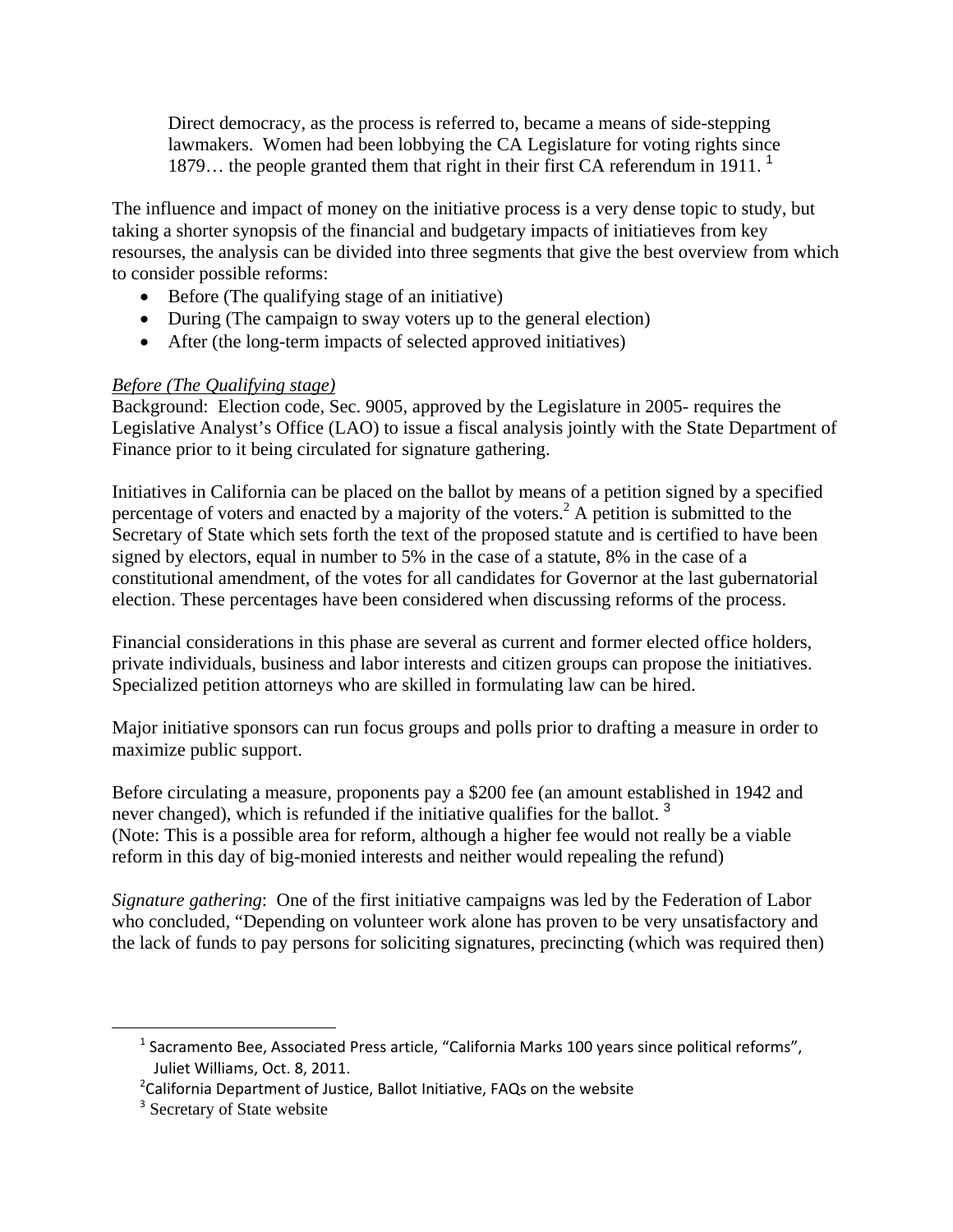and filing same, printing, postage and correspondence, cuts a very important figure in the failure of many proposal reforms to secure a position on the ballot."<sup>4</sup>

Now fast forward to today and many commentators contend that virtually any initiative can be qualified if the backers have enough money. It currently requires more than \$1 million dollars to qualify a CA statewide initiative using paid circulators, up from \$800,000 in 1988. For example, it cost about \$1.75 million to qualify the California Civil Rights Initiative (Prop 209) for the 1996 ballot. In contrast, Prop 208 (Campaign Finance Reform, which relied half on volunteers and half on paid signature gatherers, cost approximately \$450,000 to qualify. At a minimum all need support salaries for regional coordinators and training, petition printing, mailing, polls, focus groups and verification costs. <sup>5</sup>

The California Research Bureau (CRB) report also digs deeper and examines the two largest signature gathering companies, one in LA and one in Sacramento, reporting that from Fall 1980 to Fall 1988, costs ranged from \$38.92 to \$.05 per signature. The median cost was \$ 1.41 cents. Signature gathering includes costs for crew chiefs and solicitors. Direct mail targeting can also be used but is more expensive (as much as \$10-20 per signature).

Another interesting point comes from a study of successful qualifying initiatives in Nov. 1992: "Nearly 80% of the money contributed to those successful campaigns came from contributors giving more than \$10,000.<sup>"6</sup> So it's grown to be an expensive industry used by interest groups with ample monetary resources. The most important financial factor here, though, is that CA Initiative petitions do not disclose the identities of the initiative's principal financial supporters. This could be an area for a reform proposal, but issues of privacy must be considered.

### *During (Campaign spending)*

The campaign process certainly includes financial considerations. Political lawyers are engaged to draft ballot-pamphlet arguments and ensure proper disclosure of campaign spending.

"Free" media reporting is sparse and virtually non-existent (we all realize that there is no real incentive for any side to present clear information). They are working to gain votes, and paid media advertising reaches the largest audience and is primarily intended to persuade, not necessarily educate. Although CA requires informational legislative hearings be held on initiative proposals, they don't really garner any press coverage.

Paid media is very expensive. One analysis found disproportionate spending in 17 of 29 campaigns from Nov. 1980 to June 1988. The higher spending sides won 76% of the elections.<sup>7</sup>

<sup>&</sup>lt;sup>4</sup> Proceedings of the State Federation of Labor, 1912, pages 91-92 as used in The California Research Bureau (CRB) paper, May 1997.

<sup>&</sup>lt;sup>5</sup> "California's Statewide Initiative Process, California Research Bureau,

California State Library, Charlene Wear Simmons, PhD, May, 1997.

<sup>&</sup>lt;sup>6</sup> CRB study listed above, pg.9

 $<sup>7</sup>$  Ibid, pg. 10.</sup>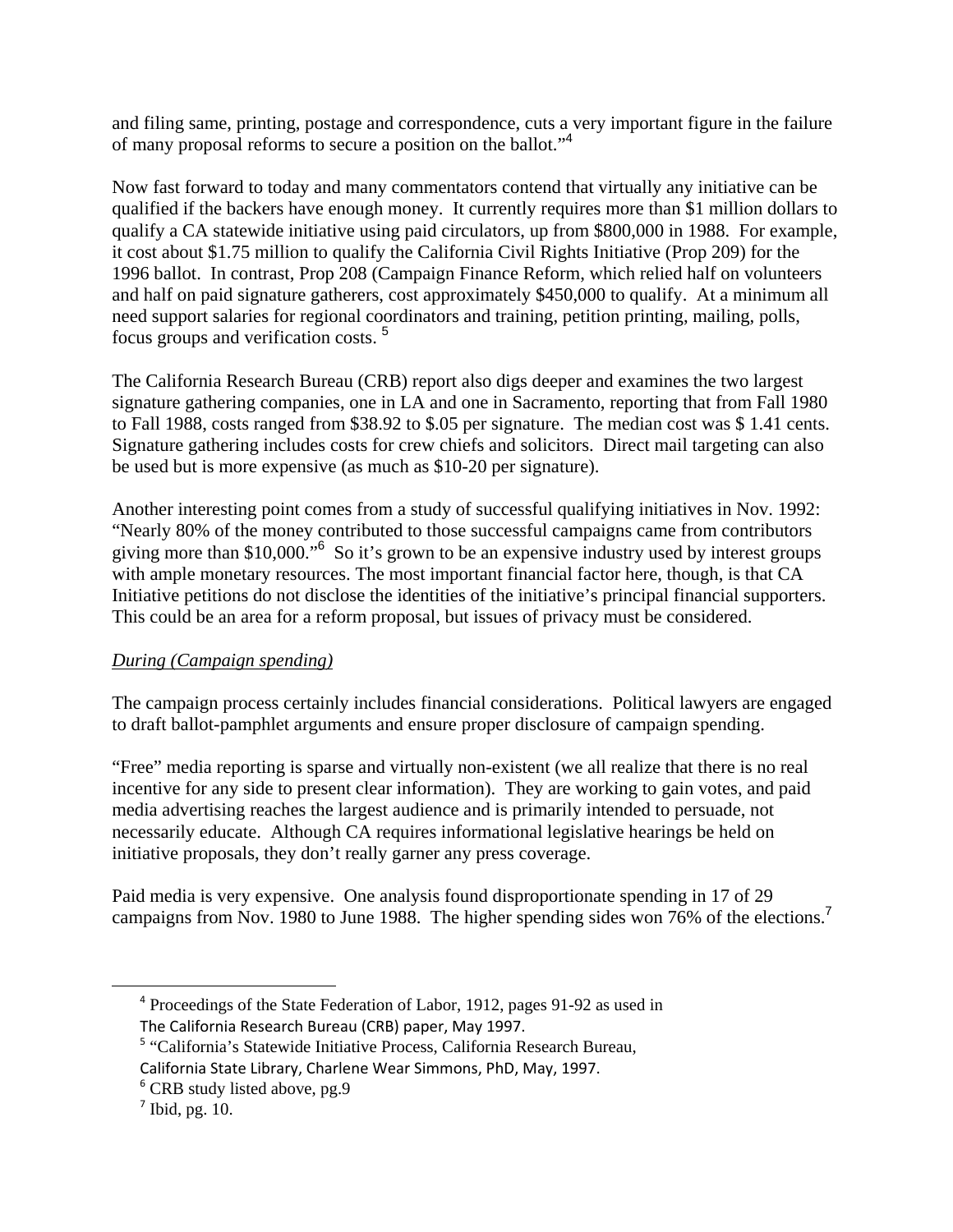Other financial factors include Political Action Committees (PACs), corporate and labor contributions that are all growing in influences in the process. One study showed that 82% of all funds raised in 1992 Initiative campaigns came from those sectors.<sup>8</sup>

Spending varies, of course, but the highest campaigns usually involve issues critical to the business community. One example would be 1988 when \$80 million was spent on campaigns for or against five insurance initiatives. As one would expect, the majority of funding came from the insurance industry, trial lawyers, PACs, and corporations. Bottom line: Large contributors play a central role in financing initiative campaigns.

Another area of large financing during this phase includes the employment of economic analysis and strategy groups (e.g. Prop 71: Stem Cell Research and Cures Initiative commissioned a large (100-page) study of the cost benefits of the initiative for proponents to use as a strategy for targeted messages.<sup>9</sup>

#### *Campaign finance disclosure*

Without public financing of campaigns, campaign finance measures become an important tool. Prop 208 actually implemented a law that requires ballot measure advertisements identify any person whose cumulative contributions are \$50,000 or more, or the two highest donors. As well, any committee that supports or opposes a measure must name and identify itself using a name or phrase "that clearly identifies the economic or other special interest of its major donors of \$50,000 or more and they must be clearly identified in the ads (that is usually found at the bottom of the ad and in very very tiny print).

A very brief historical timeline is given to understand California initiative disclosure: **Pre-1974**: Basic disclosure: State law requires donors to be reported, but not occupation or employer data; fines are rarely imposed for failing to comply with disclosure laws. **1975**: Disclosure with teeth: The Political reform Act of 1974 is enacted by voters and implemented; state law requires timely itemized disclosure of all contributions and expenditures; anonymous contributions are prohibited; a regulatory framework is created and penalties for failing to comply are imposed; the contents of the state ballot pamphlet are expanded to include an impartial analysis by the LAO, and pro/con arguments are included by proponents and opponents.

**1996**: Enhanced disclosure: Voters enact Prop 208, which imposes several new rules requiring committees to identify their top donors within the committee name and to list top donors in campaign advertisements.

**1997**: Online disclosure: Senate Bill 49/Karnette is enacted and implemented in 2000; committees raising or spending \$50,000 or more must file electronically. Reports are available online in PDF format with limited search capabilities.

**2000:** Accelerated disclosure: The legislature places Prop 34 on the ballot which is approved by voters and, among other provisions, requires committees that receive \$5,000 or more within 90 days of an election to report contributions within 10 business days.

<sup>&</sup>lt;sup>8</sup> Ibid, pgs 8-12.

<sup>&</sup>lt;sup>9</sup> "Economic Impact Analysis: Proposition 71, California Stem Cell Research and Cures Initiative, prepared by Laurence Baker, Health, research and Policy, Stanford University and Bruce Deal, Managing Principal, Analysis Group, Inc.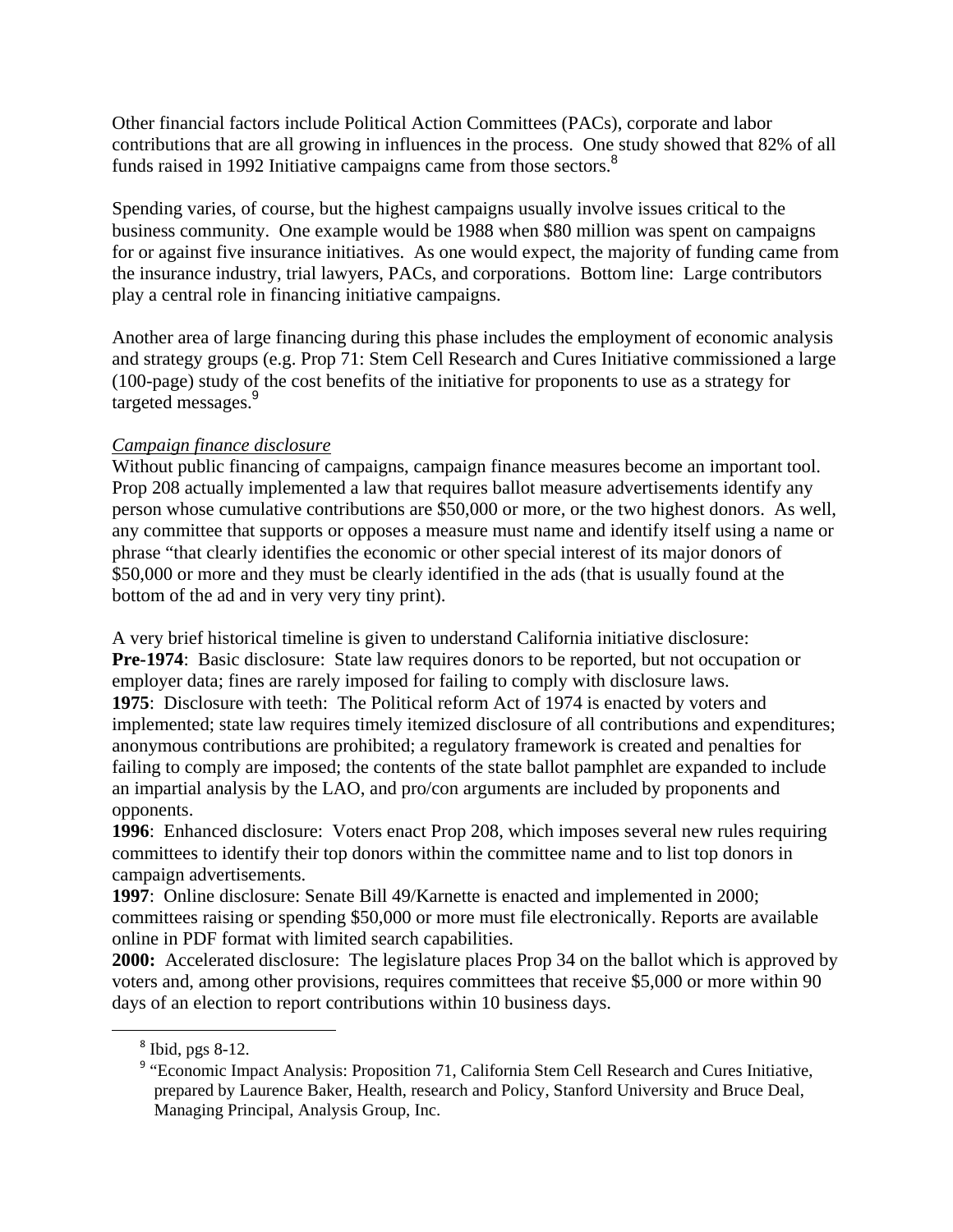**2001**: Even more accelerated disclosure: The legislature enacts Senate Bill 34, which requires \$5,000 or more contributions to be reported within 10 business days year-round. **2003**: Searchable disclosure: Secretary of State Kevin Shelley and his staff enhance the Cal-Access website by adding a searchable database of campaign contributions and expenditures, enabling the public to comprehensively search and sort through campaign finance data online.<sup>10</sup>

The Political reform division of the California Secretary of State says, "After an initiative or referendum has qualified for the ballot, a central list of all committees formed to support or oppose the measure is created in Cal-Access."

When anyone wants to raise or spend money to support or oppose a ballot measure, they must form a committee. A committee's Statement of Organization (Form 410) identifies the proposed ballot measure(s) the committee supports or opposes. Sometimes the information listed on the 410 is not clear enough for the Secretary of State to accurately associate the committee with a ballot measure. Therefore, some measures listings will show "No committees identified."

To find what committees, if any, have electronically reported forming for or against ballot measures in circulation, one follows this procedure:

- 1. Locate the committee ID number on the list of proposed initiatives and referenda in circulation.
- 2. Go to the Campaign Finance page on the Secretary of state's website.

 $\overline{a}$ 

- 3. Enter the committee ID number in the Cal-Access Search box (in the upper left corner of the Campaign finance page) and click the "Go" button.
- 4. Summary information for the committee will be displayed. One can drill down even farther to access other search options such as general information, contributions received, and contributions made. <sup>11</sup>

This area of campaign spending has a lot of factors all influencing the process at any particular point in time. Overall, a lot of money is poured into initiative campaigns and even though California has one of the best disclosure laws, there are loopholes.

There is an analysis of the Nov. 3, 1998 General election on the Secretary of State's website. While this is not indicative of what may be happening in the current political climate, the information does reinforce the importance of money in these campaigns. The upshot of the report: There were 12 ballot measures for that statewide election, five placed on the ballot by the Legislature, and seven by voter petition. The total amount of money raised was \$196,823,595.00 and the total amount spent to influence voters was \$192,929,525. The most expensive measure was Prop 5 (tribal casinos) where \$92 million was spent. This is just one example of the financial impact before and during initiative campaigns.<sup>12</sup>

<sup>&</sup>lt;sup>10</sup> "Initiative Disclosure Reform: Overview and Recommendations", Kim Alexander, President and Founder, California Voter foundation for the Greenlining Institute, p. 4.

<sup>&</sup>lt;sup>11</sup> Political reform, Campaign Finance/Cal-Access Search on the secretary of state's website. Initiatives and Referenda in circulation.

<sup>&</sup>lt;sup>12</sup> "Financing California's Statewide Ballot Measures for Nov. 3, 1998 general election, Secretary of State's website.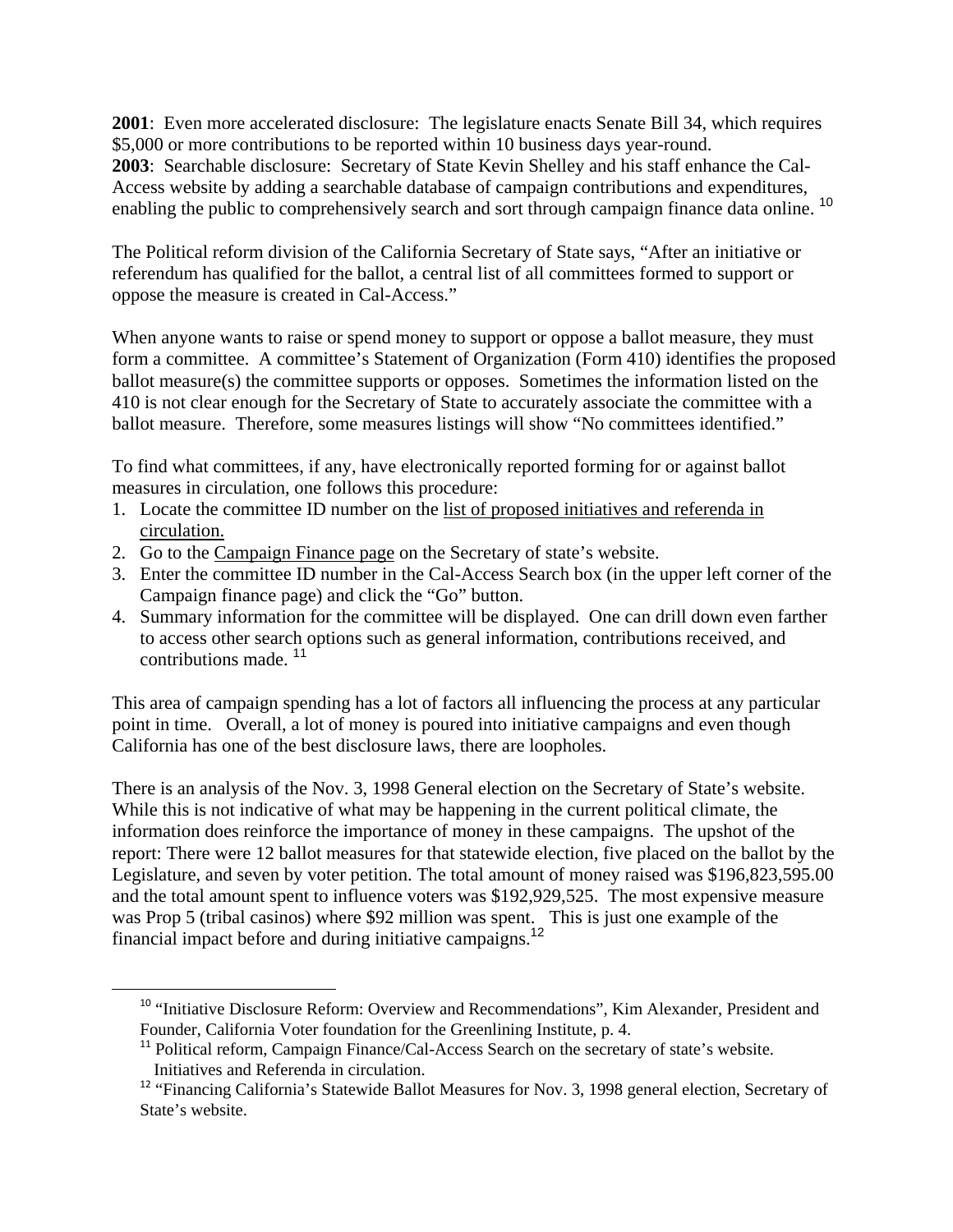#### *After (Fiscal Impact of voter approved measures*)

It is important to look at the fiscal consequences of voter-approved measures in order to get a complete picture. The LAO has voiced concerns about the fiscal inflexibility and earmarking of state general funds via the initiative process and our own AAUW CA Legislative Advocate refers to it, as many do, "ballot box budgeting".<sup>13</sup>

Historically, empirical evidence showed that ballot initiatives, in general, from 1900-1940, were more likely to require increases in expenditures and size of government.

Fiscal impacts of initiatives lead to increases in government spending and taxation, overall. One conclusion states, "Therefore, if initiative makes policy more responsive to public opinion, more often than not, public opinion called for more, not less, government spending from 1960-2000.<sup>14</sup>

The AAUW CA website states, "Passage of some initiatives has often resulted in negative impact on the state budget when revenues are directed toward a single program, such as Prop. 98. It limits the flexibility of the Governor and legislature during the budget process since it mandates a specific percentage of state revenues be dedicated to education.<sup>15</sup>

The process has allowed CA voters to make far-reaching decisions about state spending. Two of the most well known included limiting the amount property taxes can increase through Prop.13, and guaranteeing schools will receive a large part of the state budget through Prop. 98. Most of us are very familiar with these measures, but let's dig a little deeper.

Proposition 13 limits increases in property tax and reduces legislators' ability to raise taxes with a simple majority. Let's look at both parts of the measure.

Property taxes are the major source of revenue for California's local governments and municipalities, including school districts, community colleges, counties, cities, redevelopment agencies and special districts. Loss of these revenues has had far-reaching consequences, including, but not limited to services such as police and fire. It also impacted school district budgets as well. We are now seeing the result with constant battles for even smaller pieces of the budget pie.

The second part of the measure was actually more devastating and less well known, especially at the time of the election. It has definitely hamstrung our representative process and initiated widespread political gridlock. A sample ballot from the 1978 election now reminds us that the description of the initiative that voters saw, did not even mention this part of the measure. It does not mention the requirement for a two-thirds majority to raise taxes by our legislators.

1

 $<sup>13</sup>$ Ca Legislative analyst's Office, " Ballot Initiatives and Constitutional Constraints. Impact on the</sup> State Budget and Budgeting Process, Joint Legislative Commttee, Oct. 26, 1990.

<sup>&</sup>lt;sup>14</sup> State Politics and Policy Quarterly, Winter, 2005.

<sup>&</sup>lt;sup>15</sup> AAUW CA website, Public Policy section.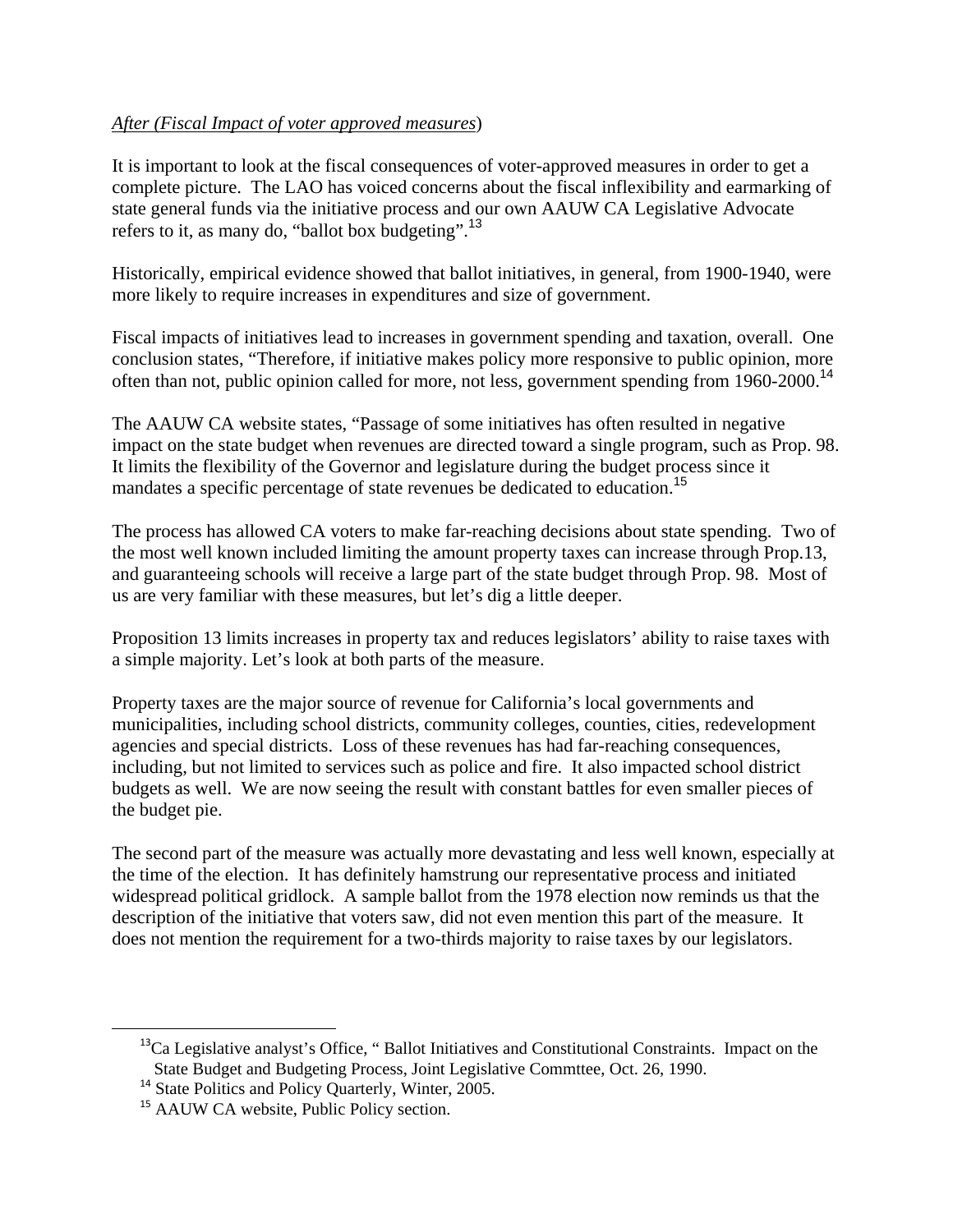While property taxes did in fact plummet 57% after the enactment of Prop 13, the actual ballot did not warn people that if you say yes, it's a potential \$7-8 billion dollar loss to the state. With 20/20 hindsight, most would say that voters were blinded by the state's surplus at the time. <sup>16</sup>

Other scholars have correctly pointed out that a measure like Prop 13 was actually a doubleedged sword. It did in fact usher in a second California gold rush in the 1980s. The state economy surged and in the 10 years after its passage, incomes in California grew 50% faster than the nation as a whole and jobs grew at twice the national pace. There was certainly an entrepreneurial and commercial explosion at the time.<sup>17</sup>

Prop 13's major effect was to save the average homeowner in California tens of thousands of dollars in property tax payments over the last 20 years.<sup>18</sup> But double-edged because younger home buyers pay more and subsidize the tax breaks of long-time homeowners.

The measure also held down property taxes on commercial property with a little known loophole for businesses. A corporation with no majority interest can keep the same property tax base when it sells its property.<sup>19</sup>

There are some possible areas of reform, but to date moving the threshold for legislative action from a super-majority (2/3) to a simple majority, have not been supported and have come to symbolize legislative gridlock built in to the two-party system. Closing loopholes may be gaining traction now with the occupy movement, so it is worthy of consideration. It too has been shot down through campaigns funded heavily by the industry.

The other initiative to look at is Prop 98, a complex formula for setting a minimum annual funding level for k-12 schools and community colleges. Here is the short version of an LAO analysis that looked at how it has affected school spending since 1988. The LAO concludes that it has not worked well to provide a predictable and stable growth of funding. For K-14 education, it has in fact brought about year-to-year volatility, which is also linked to the underlying volatility of the economy. Education funding is also dependent upon changes in the state's General Fund revenues, year-to-year.

As it relates to the state budget, Prop 98 requires a large portion of the growth in the general fun be used for K-14 education. The formulas are complex and also include a maintenance factor. We don't need to go into that level of detail for our study, but the LAO found that per pupil spending, even adjusted for inflation, has increased about 14%, but costs have also risen. The education community says there have been cumulative reductions since 2000-01 that resulted in cuts of \$9.8 billion dollars.<sup>20</sup>

<sup>&</sup>lt;sup>16</sup> The Impact of California's Tax Revolt", KPBS radio, Tuesday, February 23, 2010.

<sup>&</sup>lt;sup>17</sup> "Proposition 13 Then, Now and Forever, Stephen Moore, Director of fiscal policy Studies, Cato Institute.

<sup>&</sup>lt;sup>18</sup> KPBS radio Transcript cited in footnote 16.

 $19$  Ibid.

<sup>&</sup>lt;sup>20</sup> LAO, "Proposition 98 Primer," Elizabeth Hill, Legislative analyst.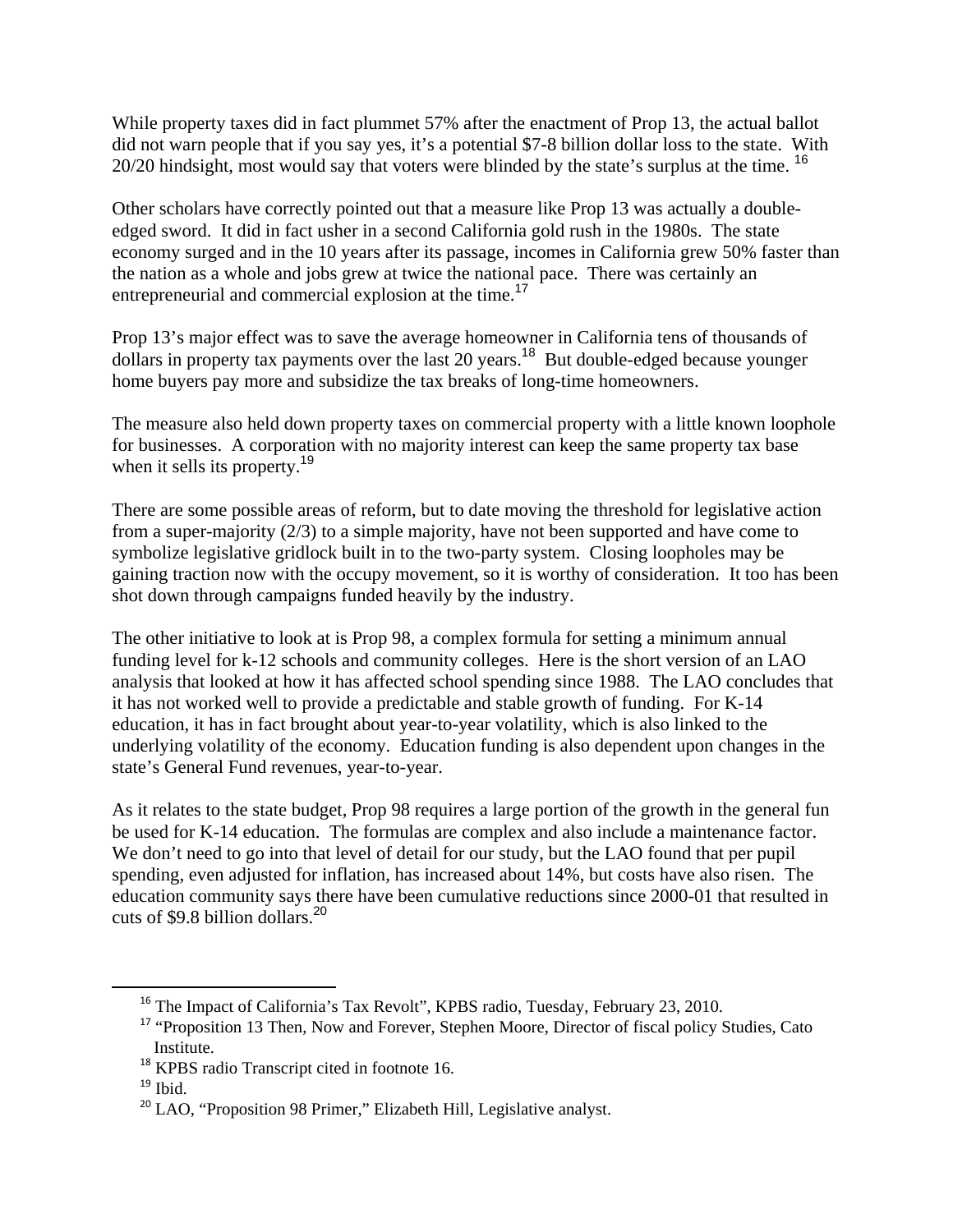So there is a very real consequence to voter approved measures, and the long-term effects of ballot box budgeting is certainly a mixed bag.

In closing, money may just be at least one "root" of initiative "evil".

## **V. Recommendations**

 $\overline{a}$ 

Kim Alexander of the California Voter Foundation wrote a detailed outline of suggested reforms, which is an excellent starting point. $^{21}$ 

But in our discussion of the issues surrounding the initiative process, several key concerns emerged:

**1. Quantity of initiatives.** Even though the data shows that most initiatives never get through the signature-gathering phase (see Exhibit 3), from a voter's perspective there are just too many initiatives on the ballot.

We were conflicted about whether to expand the current 150-day signature-gathering period, as many reformers have suggested. The current timeline favors well-funded organizations that can hire paid signature gatherers, and extending the timeline would assist truly grassroots initiative efforts. But the idea of having more initiatives on the ballot invites even more voter fatigue.

So if there is a legal way to limit the number of paid signature gatherers (we recommend it should be no more than 40% of signatures for an initiative could be from paid gatherers), that is one way to move back to a more grassroots initiative system. To better assist grassroots efforts, allowing online signature gathering would also diminish the advantage of hired signature gatherers.

There should definitely be a higher signature requirement for any iniatiative that is a constitutional amendment: 10% instead of the current 8%. Counties should be required to verify a random sample of at least 5% of the signatures on initiative petitions instead of the current 3%, and be given adequate time to verify signatures. We recommend 45 days.

To enhance the likelihood that voters will spend the time to research and cast educated votes on initiatives, there should be a maximum number of initiatives that can appear on any given ballot. This would mean that any initiative that qualified for the ballot after the maximum number was filled would be automatically deferred until the next election.

Another option is to require an independent legal review (by a judicial panel of one supreme court judge, one appeals court judge and one federal judge) of all proposed initiatives to assess constitutionality issues before signatures are gathered. Disclosure on the petitions that the panel deemed a proposal to be unconstitutional would likely discourage voters from signing it in the first place, reducing the volume of initiatives that end up on the ballot and, if passed, end up back in court. The panel could also be used to determine whether an initiative is truly a "single

<sup>&</sup>lt;sup>21</sup> "Initiative Disclosure Reform: Overview and Recommendations" October 16, 2011: http://www.calvoter.org/issues/disclosure/pub/greenliningpaper.pdf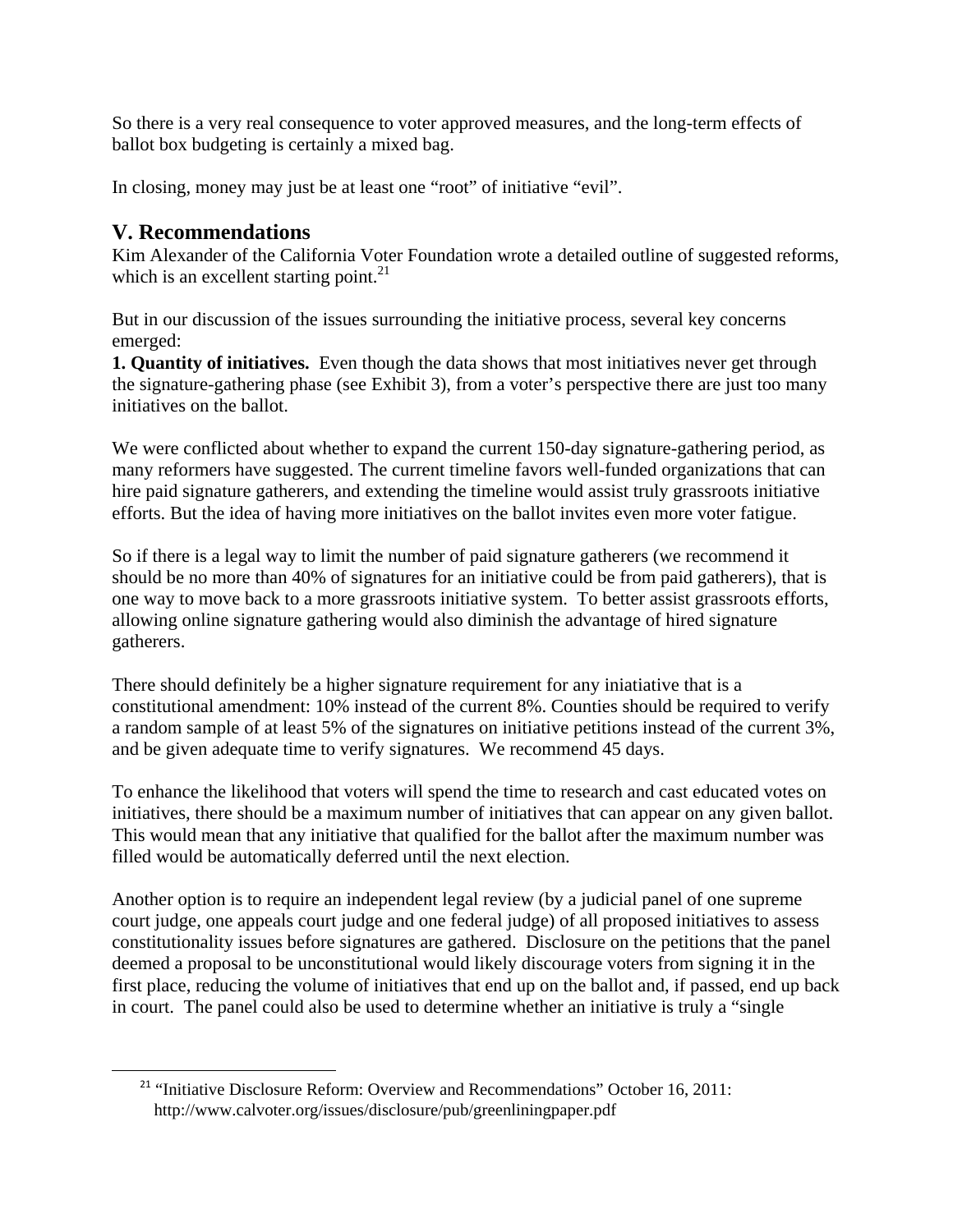subject" as required by statute. If the initiative qualified for the ballot, the panel's assessment should be prominently displayed on ballot materials.

Another way to potentially reduce the number of initiatives on the ballot is to require legislative review of any initiative to give the legislature a chance to pass the law before it ever gets to the ballot. There would have to be controls to ensure that any legislation passed was true to the intent and meaning of the proposed initiative, and not altered by special interests to water it down or substantively modify it.

**2. Influence of money on the process.** Every effort should be made to find ways to prevent outof-state funding from influencing the California initiative process. If out-of-state funding can't legally be prevented, then it should be limited to no more than \$100,000. Even if there is no legal way to limit out-of-state funding, there needs to be full disclosure of all funding sources at every stage of the process. The 2-3 largest funding sources should be identified on the signaturegathering petitions, and the ballot materials should include the identities of any individual or organization that donated \$100,000 or more for/against the initiative. To ensure full disclosure of financial backing, no donations should be allowed after the deadline for printing the ballot materials.

The Secretary of State and State Attorney General should be empowered to ensure rules are followed and enforced, and that ballot materials are clearly written for voters and available online.

**3. Financial impact on the state.** Since the short and long-term financial impact isn't always clear when an intiative is first passed, one simple recommendation is to require a sunset date for all initiatives. Any passed initiative that expires at the sunset date could be reintroduced for a vote, at which point the social and financial impact of the measure would be clearer to the voters.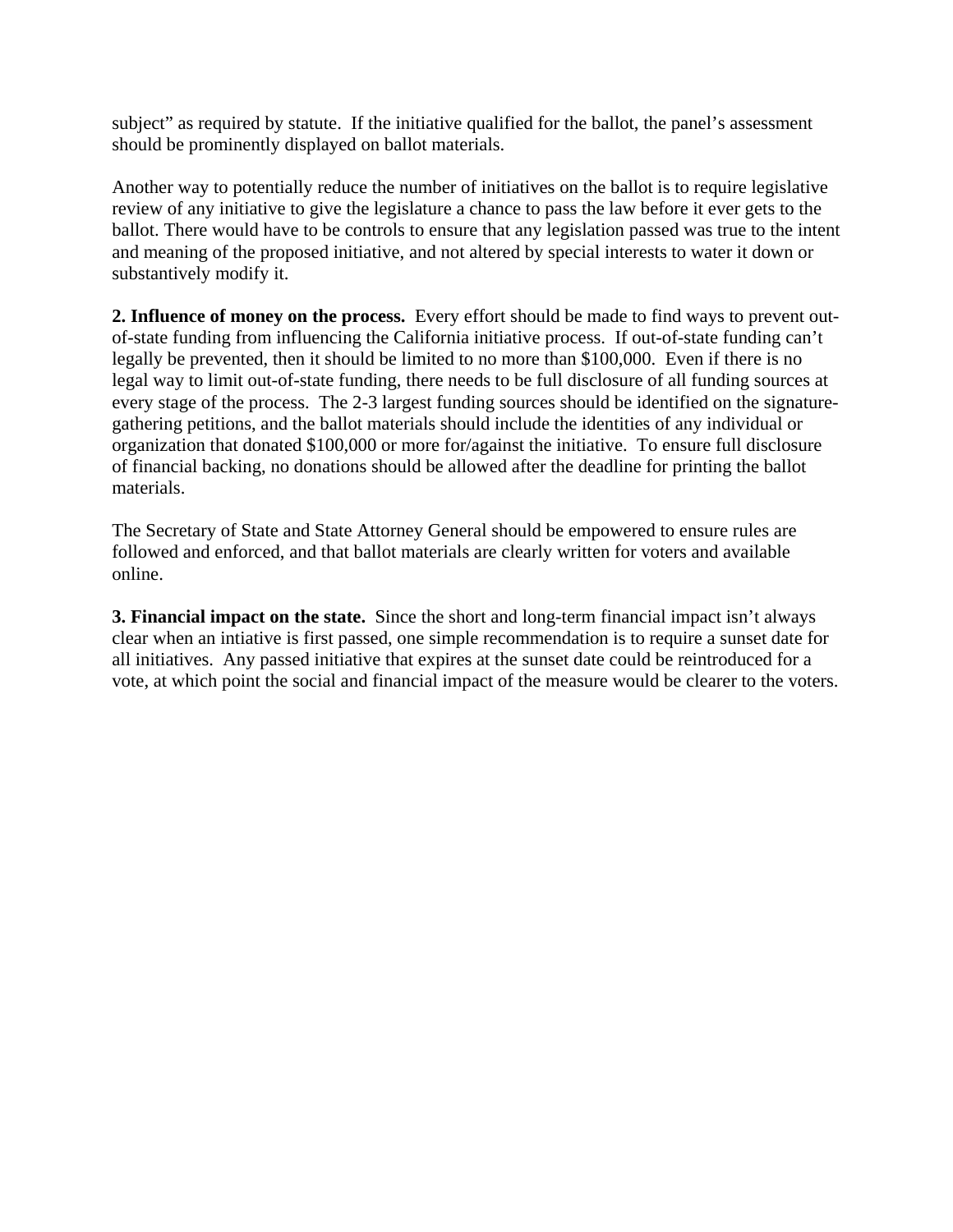### **VI. Exhibits**

Exhibit 1: Proposition 7 amended Section 1 of Article IV of the California Constitution. Text of Section 1 of Article IV **before** it was amended by Proposition 7:

The legislative power of this state shall be vested in a senate and assembly, which shall be designated The legislature of the State of California, and the enacting clause of every law shall be as follows: "The People of the State of California, represented in senate and assembly, do enact as follows.

Proposition 7 proposed that the **amended text** of Section 1 say:

The legislative power of this state shall be vested in a senate and assembly which shall be designated "The legislature of the State of California," but the people reserve to themselves the power to propose laws and amendments to the constitution, and to adopt or reject the same, at the polls independent of the legislature, and also reserve the power, at their own option, to so adopt or reject any act, or section or part of any act, passed by the legislature. The enacting clause of every law shall be "The people of the State of California do enact as follows:".

The first power reserved to the people shall be known as the initiative. Upon the presentation to the secretary of state of a petition certified as herein provided to have been signed by qualified electors, equal in number to eight per cent of all the votes cast for all candidates for governor at the last preceding general election, at which a governor was elected, proposing a law or amendment to the constitution, set forth in full in said petition, the secretary of state shall submit the said proposed law or amendment to the constitution to the electors at the next succeeding general election occurring subsequent to ninety days after the presentation aforesaid of said petition, or at any special election called by the governor in his discretion prior to such general election. All such initiative petitions shall have printed across the top thereof in twelve point black-face type the following: "Initiative measure to be submitted directly to the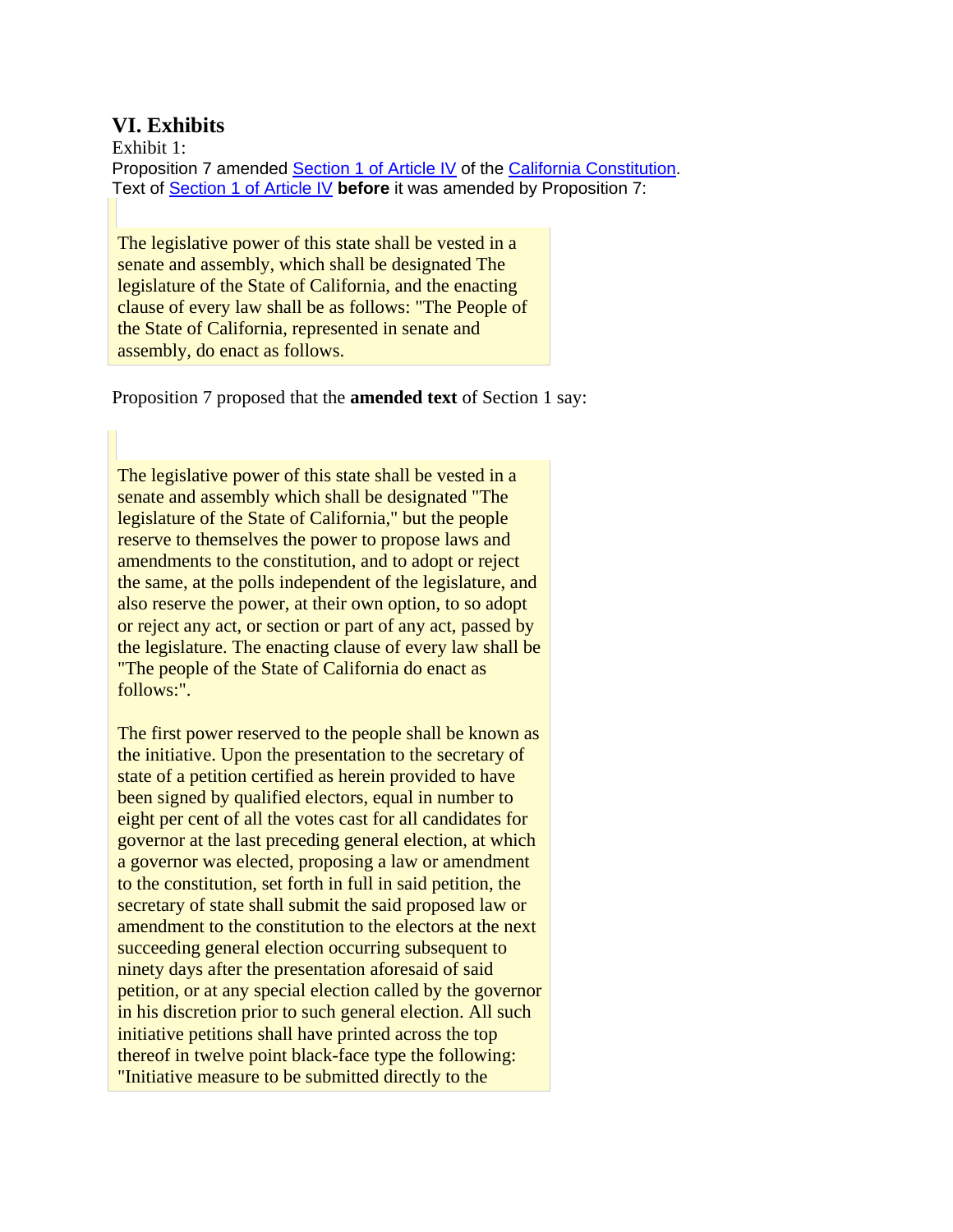#### electors."

Upon the presentation to the secretary of state, at any time not less than ten days before the commencement of any regular session of the legislature, of a petition certified as herein provided to have been signed by qualified electors of the state equal in number to five per cent of all the votes cast for all candidates for governor at the last preceding general election, at which a governor was elected, proposing a law set forth in full in said petition, the secretary of state shall transmit the same to the legislature, within forty days from the time the legislature it shall be subject to referendum, as hereinafter provided. If any law so petitioned for be rejected, or if no action taken upon it by the legislature within said forty days, the secretary of state shall submit it to the people for approval or rejection at the next ensuing general election. The legislature may reject any measure so proposed by initiative petition and propose a different one on the same subject by a yea and nay vote upon separate roll call, and in such event both measures shall be submitted by the secretary of state to the electors for approval or rejection at the next ensuing general election or at a prior special election called by the governor, in his discretion, for such purpose. All said initiative petitions last above described shall have printed in twelve point black-face type the following: "Initiative measure to be presented to the legislature."

The second power reserved to the people shall be known as the referendum. No act passed by the legislature shall go into effect until ninety days after the final adjournment of the session of the legislature which passed such act, except acts calling elections, acts providing for tax levies or appropriations for the usual current expenses of the state, and urgency measures necessary for the immediate preservation of the public peace, health or safety, passed by a two-thirds vote of all the members elected to each house. Whenever it is deemed necessary for the immediate preservation of the public peace, health or safety that a law shall go into immediate effect, a statement of the facts constituting such necessity shall be set forth in one section of the act, which section shall be passed only upon a yea and nay vote, upon a separate roll call thereon; provided, however, that no measure creating or abolishing any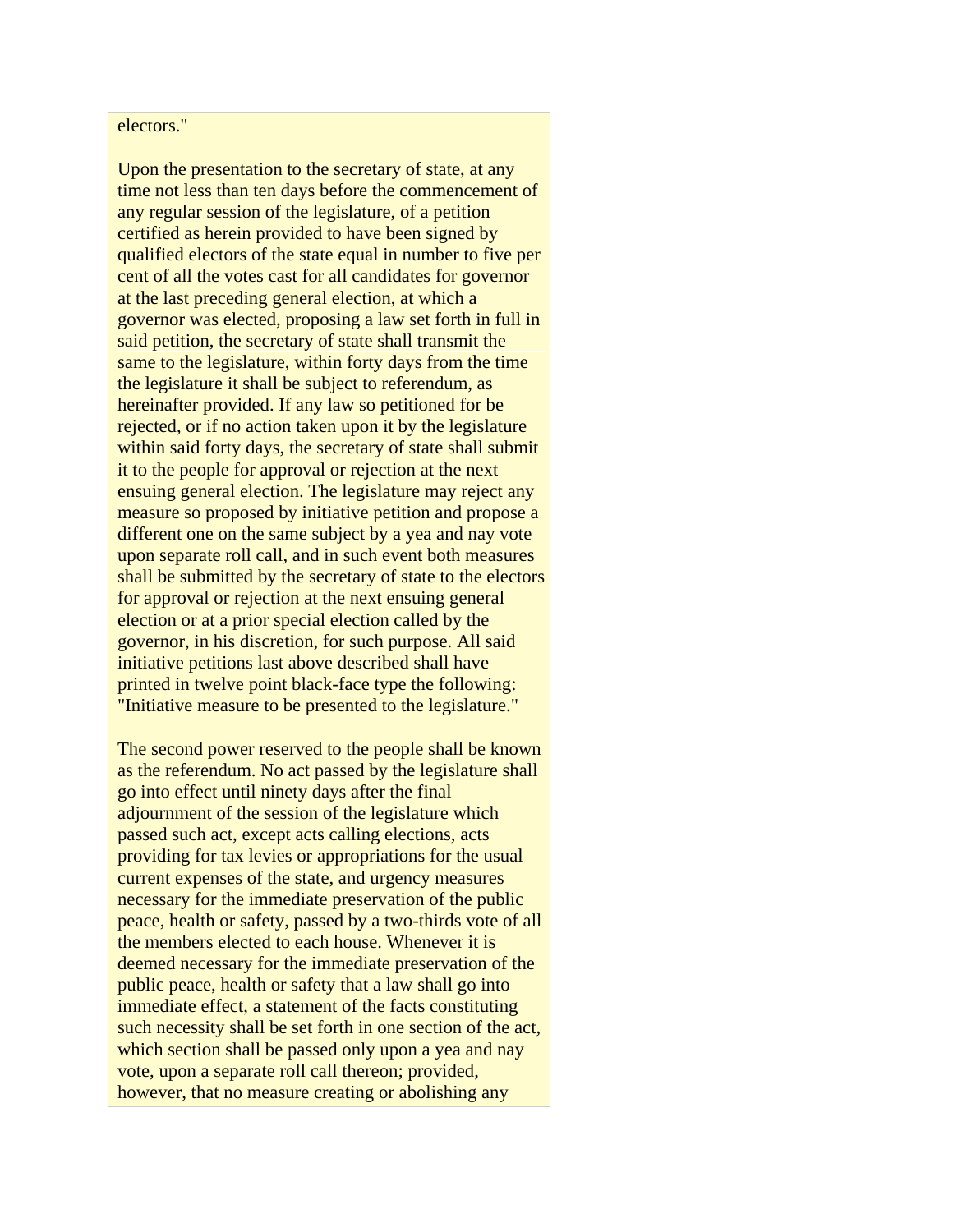office or changing the salary, term or duties of any officer, or granting any franchise or special privilege, or creating any vested right or interest, shall be construed to be an urgency measure. Any law so passed by the legislature and declared to be an urgency measure shall go into immediate effect.

Upon the presentation to the secretary of state within ninety days after the final adjournment of the legislature of a petition certified as herein provided, to have been signed by qualified electors equal in number to five per cent of all the votes cast for all candidates for governor at the last preceding general election at which a governor was elected, asking that any act or section or part of any act of the legislature, be submitted to the electors for their approval or rejection, the secretary of state shall submit to the electors for their approval or rejection, such act, or section or part of such act, at the next succeeding general election occurring at any time subsequent to thirty days after the filing of said petition or at any special election which may be called by the governor, in his discretion, prior to such regular election, and no such act or section or part of such act shall go into effect until and unless approved by a majority of the qualified electors voting thereon; but if a referendum petition is filed against any section or part of any act the remainder of such act shall not be delayed from going into effect.

Any act, law or amendment to the constitution submitted to the people by either initiative or referendum petition and approved by a majority of the votes case thereon, at any election, shall take effect five days after the date fo the official declaration of the vote by the secretary of state. No act, law or amendment to the constitution, initiated or adopted by the people, shall be subject to the veto power fo the governor, and no act, law or amendment to the constitution, initiated or adopted by the people at the polls under the initiative provisions of this section, shall be amended or repealed except by a vote of the electors, unless otherwise provided in said initiative measure; but acts and laws adopted by the people under the referendum provisions of this section may be amended by the legislature at any subsequent session thereof. If any provision or provisions of two or more measures, approved by the electors at the same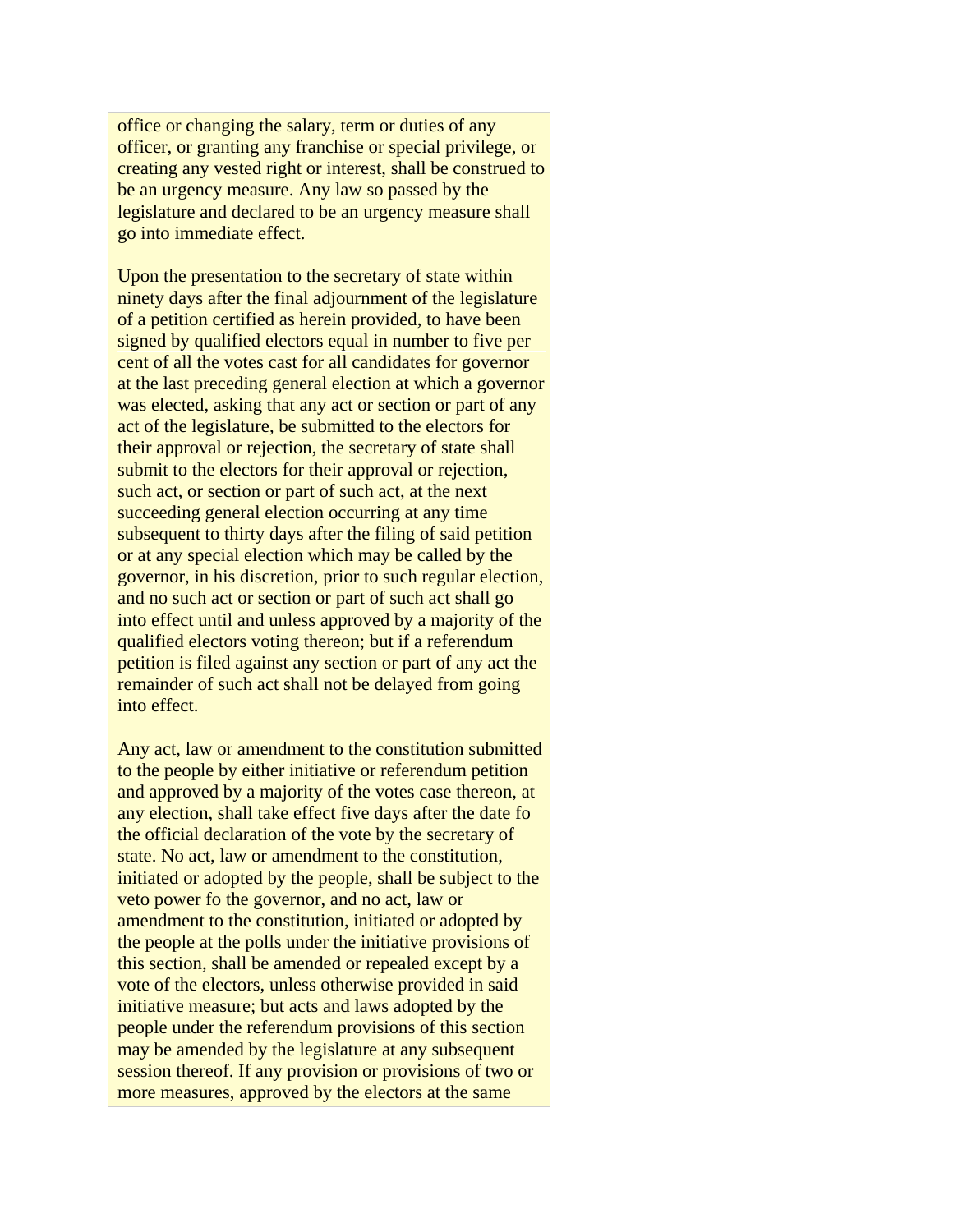election, conflict, the provision or provisions of the measure receiving the highest affirmative vote shall prevail. Until otherwise provided by law, all measures submitted to a vote of the electors, under the provisions of this section, shall be printed, and together with arguments for and against each such measure by the proponents and opponents thereof, shall be mailed to each elector in the same manner as now provided by law as to amendments to the constitution, proposed by the legislature; and the persons to prepare and present such argument shall, until otherwise provided by law, be selected by the presiding officer of the senate.

If for any reason any initiative or referendum measure, proposed by petition as herein provided, be not submitted at the election specified in this section, such failure shall not prevent its submission at a succeeding general election, and no law or amendment to the constitution, proposed by the legislature, shall be submitted at any election unless at the same election there shall be submitted all measures proposed by petition of the electors, if any be so proposed, as herein provided.

Any initiative or referendum petition may be presented in sections, but each section shall contain a full and correct copy of the title and text of the proposed measure. Each signer shall add to his signature his place of residence, giving the street and number if such exist. His election precinct shall also appear on the paper after his name. The number of signatures attached to each section shall be at the pleasure of the person soliciting signatures to the same. Any qualified elector of the state shall be competent to solicit said signatures within the county or city and county of which he is an elector. Each section of the petition shall bear the name of the county or city and county in which it is circulated, and only qualified electors of such county or city and county shall be competent to sign such section. Each section shall have attached thereto the affidavit of the person soliciting signatures to the same, stating his own qualifications and that all the signatures to the attached section were made in his presence and that to the best of his knowledge and belief each signature to the section is the genuine signature of the person whose name it purports to be, and no other affidavit thereto shall be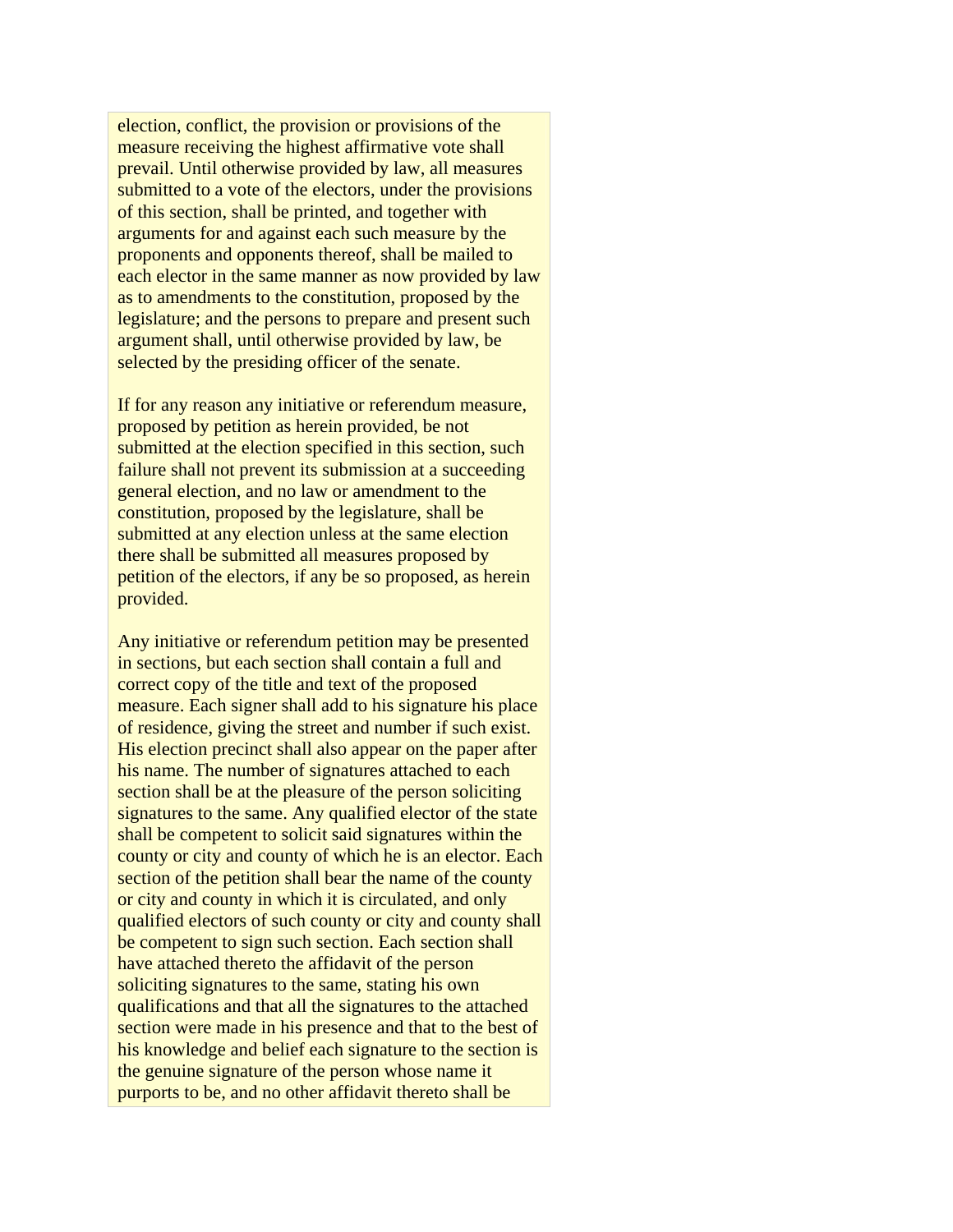required. The affidavit of any person soliciting signatures hereunder shall be verified free of charge by any officer authorized to administer oaths. Such petitions so verified shall be prima facie evidence that the signatures thereon are genuine and that the persons signing the same are qualified electors. Unless and until it be otherwise proven upon official investigation. It shall be presumed that the petition presented contains the signatures of the requisite number of qualified electors.

Each section of the petition shall be filed with the clerk or registrar of voters of the county or city and county in which it was circulated, but all said sections circulated in any county or city and county shall be filed at the same time. Within twenty days after the filling of such petition in this office the said clerk, or registrar of voters, shall determine from the records of registration what number of qualified electors have signed the same, and if necessary the board fo supervisors shall allow said clerk or registrar additional assistants for the purpose of examining such petition and provide for their compensation. The said clerk or registrar, upon the completion of such examination, shall forthwith attach to said petition, except the signatures thereto appended, his certificate, properly dated, showing the result of said examination and shall forthwith transmit said petition, together with his said certificate, to the secretary of state and also file a copy of said certificate in his office. Within forty days from the transmission of said petition and certificate by the clerk or registrar to the secretary of state, a supplemental petition identical with the original as to the body fo the petition but containing supplemental names, may be filed with the clerk or registrar of voters, as aforesaid. The clerk or registrar of voters shall within ten days after the filing of such supplemental petition make like examination thereof, as the original petition, and upon the completion of such examination shall forthwith attach to said petition his certificate, properly dated, showing the result of said examination, and shall forthwith transmit a copy of said supplemental petition, except the signatures thereto appended, together with his certificate, to the secretary of state.

When the secretary of state shall have received from one or more county clerks or registrars of voters a petition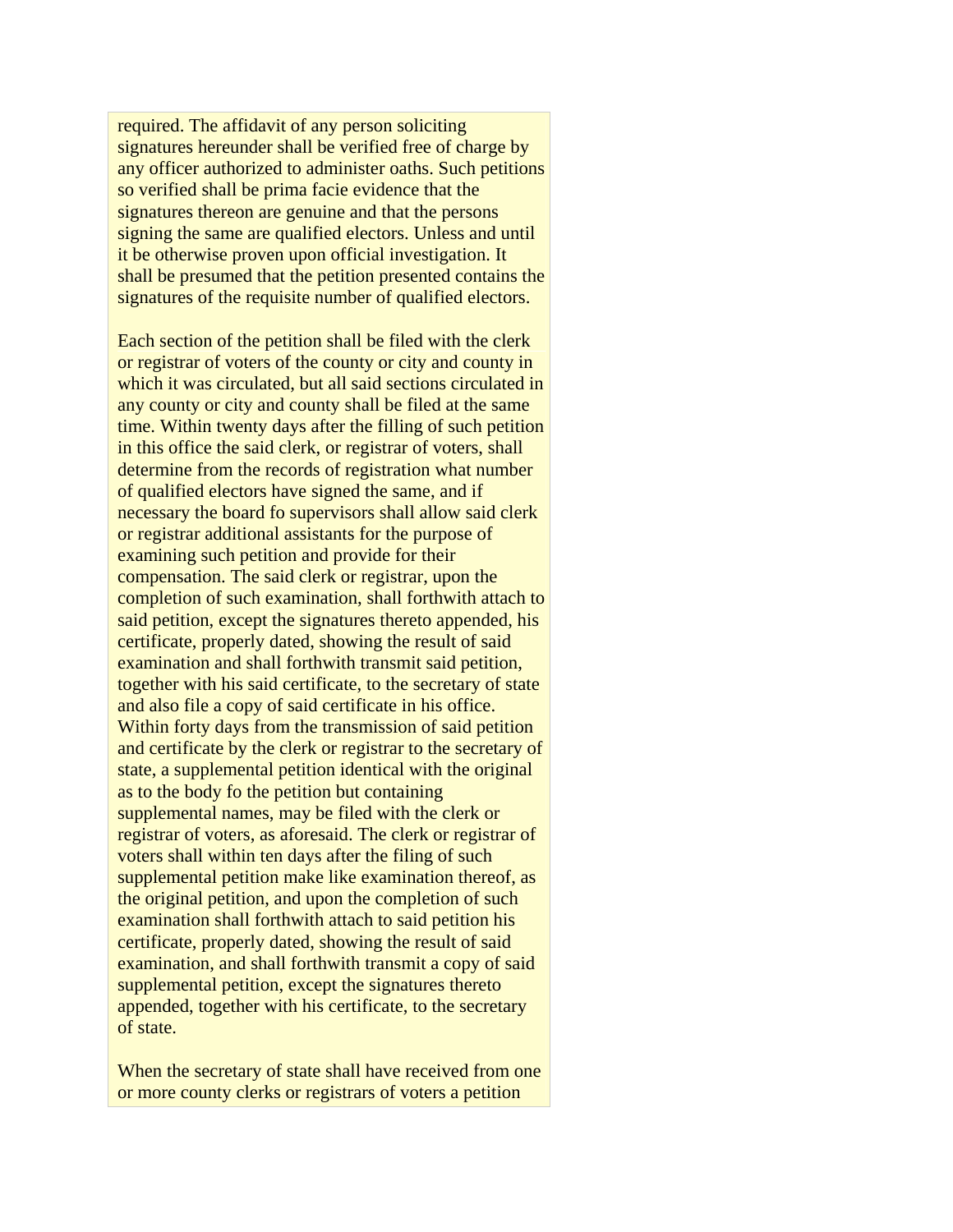certified as herein provided to have been signed by the requisite number of qualified electors, he shall forthwith transmit to the county clerk or registrar of voters of every county or city and county in the state his certificate showing such fact. A petition shall be deemed to be filed with the secretary of state upon the date of the receipt by him of a certificate or certificates showing said petition to be signed by the requisite number of electors of the state. Any county clerk or registrar of voters shall, upon receipt of such copy, file the same for record in his office. The duties herein imposed upon the clerk or registrar of voters shall be performed by such registrar of voters in all cases where the office of registrar of voters exists.

The initiative and referendum powers of the people are hereby further reserved to the electors of each county, city and county, city and town of the state, to be exercised under such procedure as may be provided by law. Until otherwise provided by law, the legislative body of any such county, city and county, city or town may provide for the manner of exercising the initiative and referendum powers herein reserved to such counties, cities and counties, cities and towns, and shall not require more than fifteen per cent of the electors thereof to propose any initiative measure nor more than ten per cent of the electors thereof to order the referendum. Nothing contained in this section shall be construed as affecting or limiting the present or future powers of cities or cities and counties having charters adopted under the provisions of section eight or article eleven of this constitution. In the submission to the electors of any measure under this section, all officers shall be guided by the general laws of this state, except as is herein otherwise provided. This section is self- executing, but legislation may be enacted to facilitate its operation, but in no way limiting or restricting either the provisions of this section or the powers herein reserved.

Source:

http://ballotpedia.org/wiki/index.php/California\_Proposition\_7,\_the\_Initiative\_%26\_Referendu m\_Amendment (October 1911)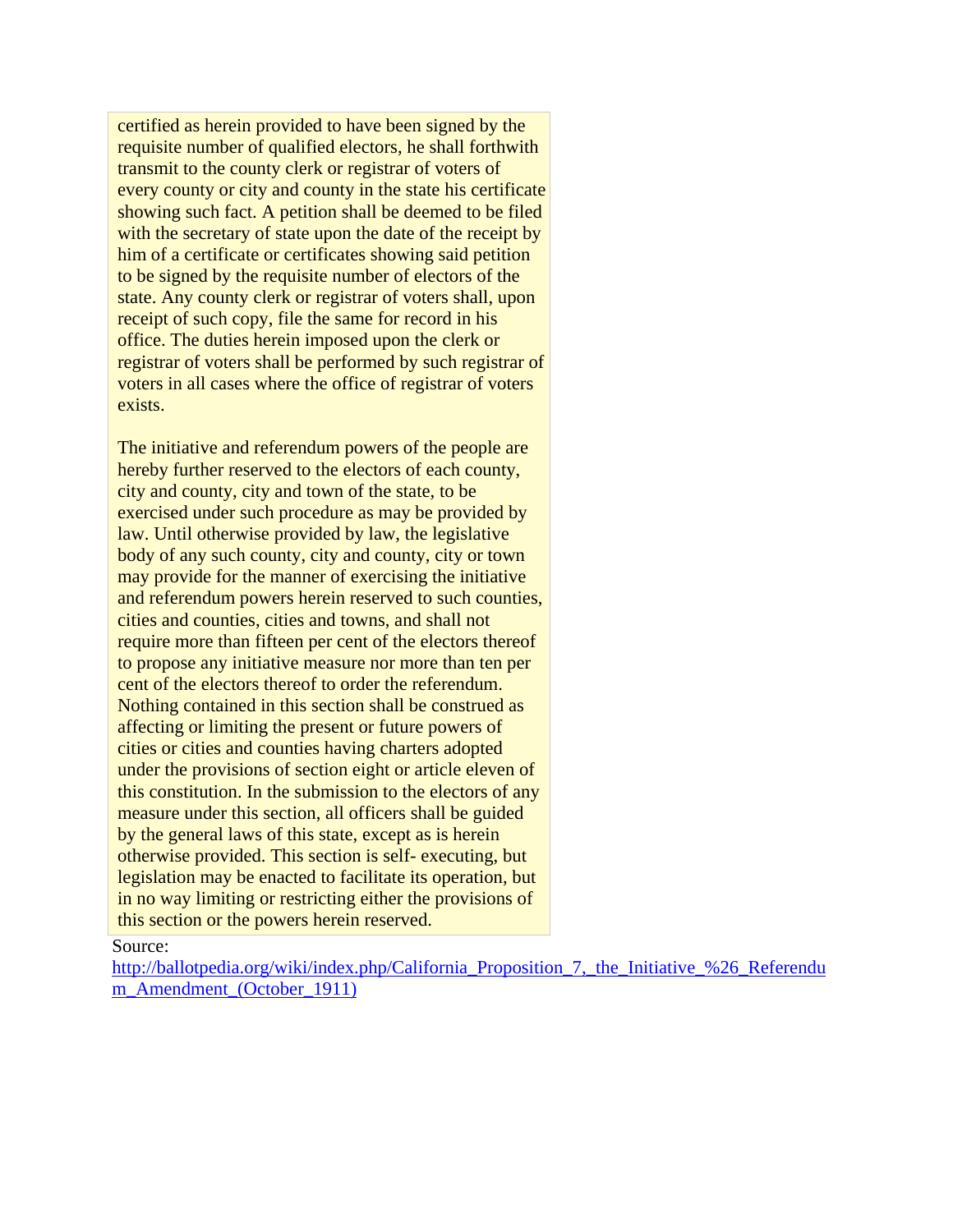| Year | <b>Number of Initiative</b><br><b>Measures – Constitutional</b><br>and Statute | <b>Constitutional</b> | <b>Statute</b> |
|------|--------------------------------------------------------------------------------|-----------------------|----------------|
| 1980 | 4                                                                              | $\overline{2}$        | $\overline{2}$ |
| 1982 | 8                                                                              |                       | 7              |
| 1984 | 5                                                                              |                       | 4              |
| 1986 | 5                                                                              |                       | 4              |
| 1988 | 16                                                                             | $\overline{2}$        | 14             |
| 1990 | 12                                                                             | 4                     | 8              |
| 1992 | 5                                                                              |                       | 4              |
| 1993 | 1                                                                              | 1                     | O              |
| 1994 | 5                                                                              | O                     | 5              |
| 1996 | 17                                                                             | $\overline{2}$        | 15             |
| 1998 | 10                                                                             |                       | 9              |
| 2000 | 9                                                                              | $\overline{2}$        |                |
| 2002 | 5                                                                              |                       | 4              |
| 2003 | 1                                                                              |                       | O              |
| 2004 | 6                                                                              |                       | 5              |
| 2005 | 8                                                                              | 3                     | 5              |

Exhibit 2: Approved Initiatives as to Year and Number Approved

Source: Legislative Analyst's Office website:

http://www.lao.ca.gov/laoapp/ballot\_source/ballot\_measures\_by\_type.aspx